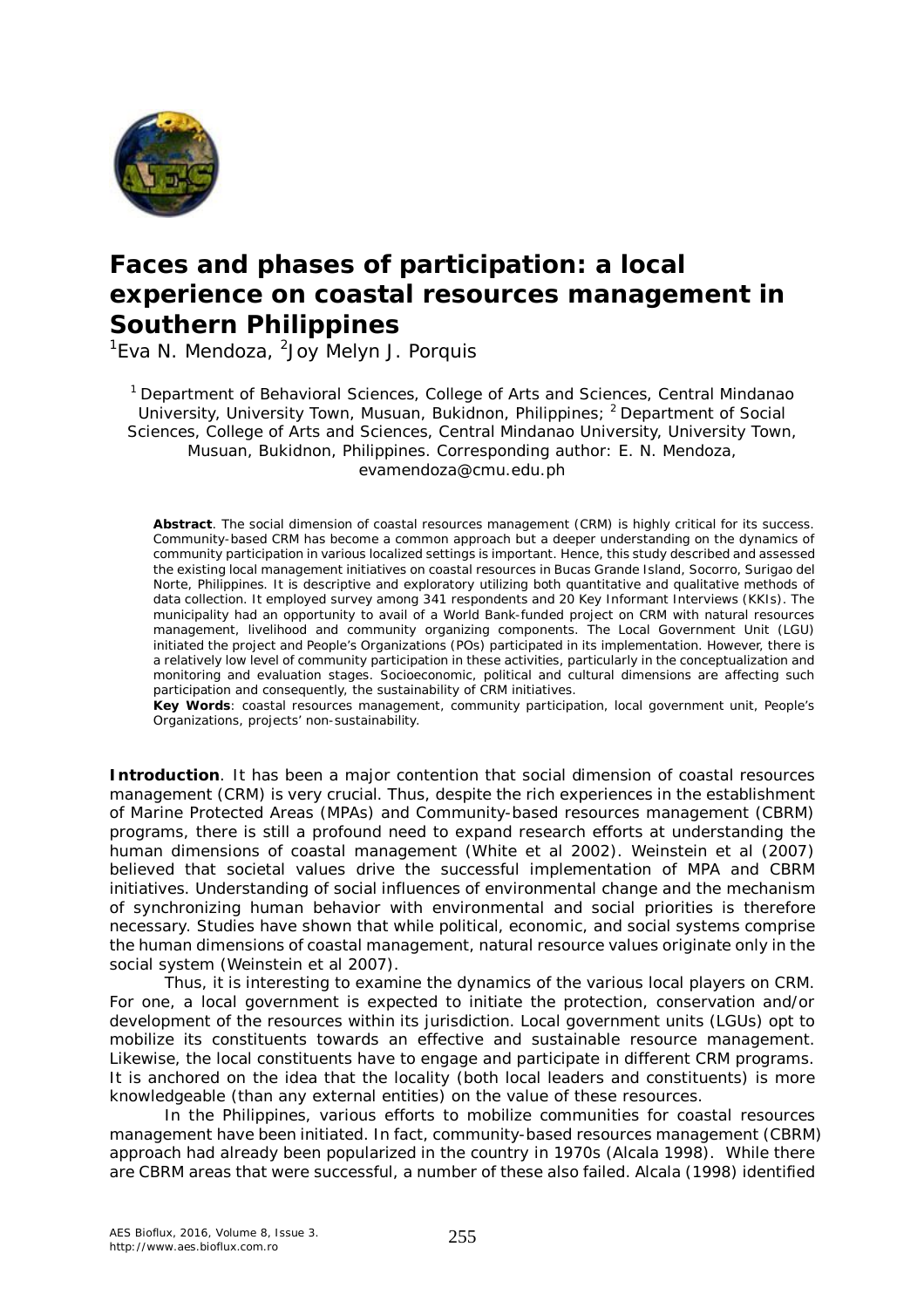certain features of successful CBRM namely: a) viable organization(s) in the community; b) a working marine reserve protected by the community; c) sources of livelihood based on coastal resources; d) networking arrangements with other agencies; and e) capacity building program (Alcala 1998). In the absence of these essential features, the probability of success and sustainability of CBRM areas is very limited if not, nil. Among the reasons for non-sustainability of CBRM are limitations in research capacity and budget, and certain political issues e.g. parochial interest of local politics (Alcala 1998).

It is evident that the above issues on CRM's sustainability involve the major players of CRM – local leaders and their constituents. Both have their respective stake in CRM and the corresponding privileges. Most importantly, coordination and synergy of their efforts has to be emphasized. Their partnership or co-management of the coastal resources plays a vital role. Berkes (2009) presented the various aspects (or faces) of co-management of resources (between the government and local resource users) that have evolved through time (as a concept). These 'faces' include co-management as "power sharing, institution building, trust and social capital, process, problem solving, and governance" (Berkes 2009). Hence, co-management of resources is relatively complex thus, the need to further explore particularly in various local settings. This attempt may offer an opportunity to address the issue on sustainability of any CRM initiative.

Thus, as this paper presents a local experience of CRM in Southern Philippines, it attempts to interrogate the implications of LGU-initiated CBRM on the mobilization of communities, and on sustainability of these projects. It: a) describes the local CRM initiatives in a municipality; b) explores the roles and needs of the local government and people's organizations (POs) as the local players on CRM; and c) assess the extent of community participation in CRM, which along with other socio-political issues, have bearing on CRM's sustainability.

**Material and Method**. This is descriptive and exploratory study. It was conducted in Bucas Grande Island which is contiguous with the municipality of Socorro, Surigao del Norte, southern part of the Philippines, on April, 2014 to March, 2015. Bucas Grande is an island with pristine waters and idyllic topography. Its distance from the main island of Mindanao and circumstances akin to travel via seas added to the seemingly secluded reputation of the island. It houses abundant coastal resources. Presently, it has attracted a number of tourists visiting the island. According to the 2010 census, Socorro has a population of 20,304 from its fourteen (14) barangays.

This study employed quantitative (survey of 341 respondents) and qualitative methods (20 Key Informant Interviews) of data collection. Respondents from LGU and POs were purposely selected on the basis of their involvement in coastal resources management.

A univariate analysis using basic descriptive statistical tools (e.g. frequency, percentage, range, and mean) were used for quantitative data. Qualitative data were then transcribed and subjected to thematic analysis where patterns and themes of the responses were determined and analyzed to form part of the discussion.

# **Results and Discussion**

# *Initiatives on coastal resources management*

*Socorro Island Resources Development Sub-project (SIRDS).* A major initiative on coastal resources management in Bucas Grande island is the Socorro Island Resources Development Sub-project (SIRDS) under the Community-Based Resources Management Project which was implemented in 2001-2004. SIRDS is a World Bank-funded project implemented by the LGU of Socorro, Surigao del Norte, Philippines at the said municipality. It has three major components namely: natural resource management, community organizing/development, and livelihood (Table 1).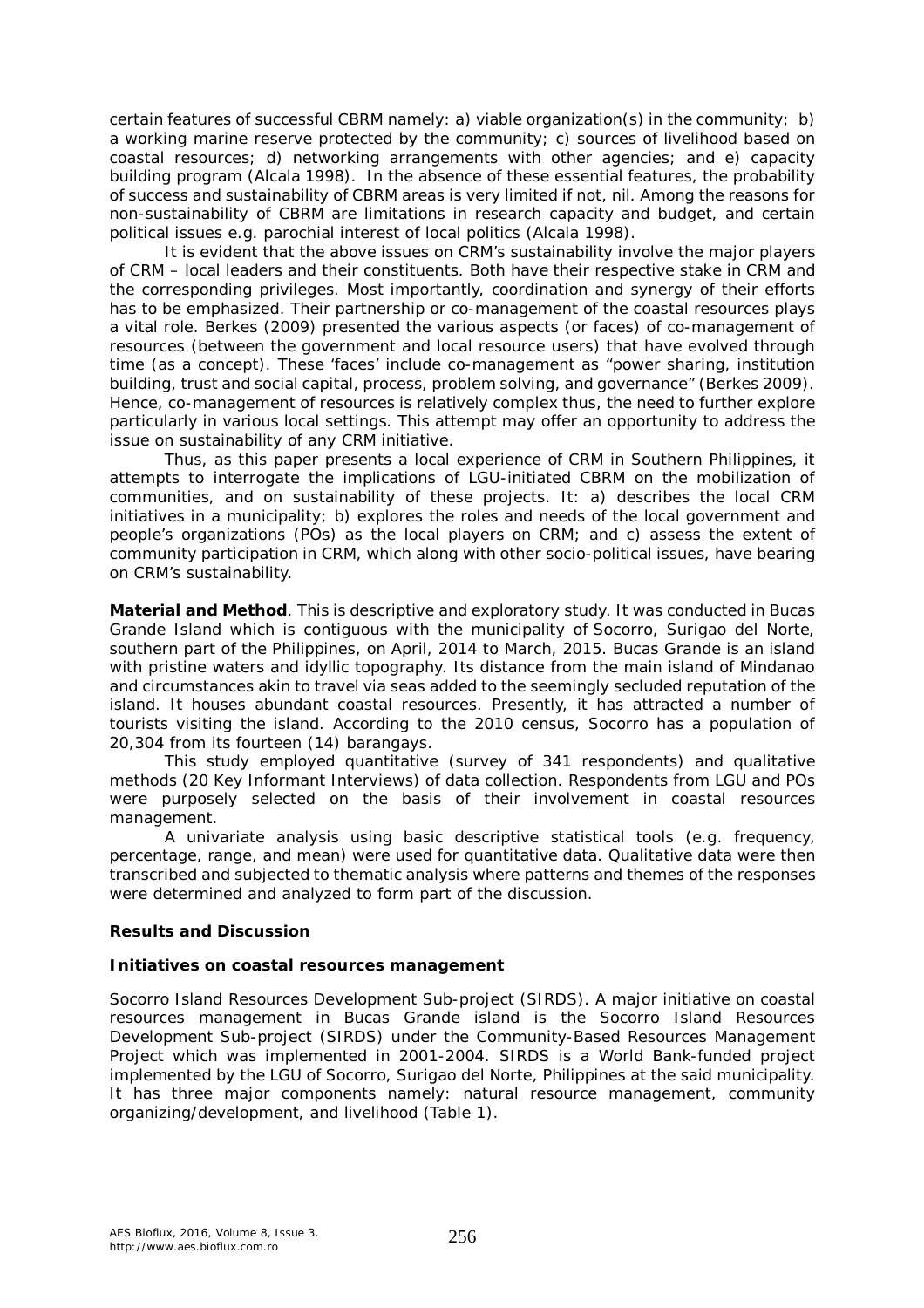#### Table 1

| NRM component                                                                                                                                                                                                                                                                                                                                                                                                                                                                     | Community organizing/<br>Development component                                                                                                                                                                   | Livelihood component                                                                                                                                                                          |
|-----------------------------------------------------------------------------------------------------------------------------------------------------------------------------------------------------------------------------------------------------------------------------------------------------------------------------------------------------------------------------------------------------------------------------------------------------------------------------------|------------------------------------------------------------------------------------------------------------------------------------------------------------------------------------------------------------------|-----------------------------------------------------------------------------------------------------------------------------------------------------------------------------------------------|
| - Municipal coastal water<br>management;<br>- Fish sanctuary and coral reef<br>management;<br>- Sea grass sanctuary;<br>- Mangrove resource<br>management;<br>- Mangrove rehabilitation;<br>- Upland resource management;<br>- Tree plantation;<br>- Micro-watershed development;<br>- Fruit plantation;<br>- Sloping agricultural land<br>technology $(SALT)$ 1;<br>- Sloping agricultural land<br>technology (SALT) 2;<br>- Bamboo plantation;<br>- Community-based eco-tourism | - Covered 14 barangays;<br>- Organized 33 POs with: bank<br>accounts, official receipts, book<br>accounts, trained bookkeeper,<br>established procurement<br>committee;<br>- Simple trainings on book<br>keeping | - Salago plantation and<br>utilization:<br>- Romblon plantation and<br>utilization:<br>- Payao fishing;<br>- Lobster culture;<br>- Lapu-lapu culture;<br>- Mudcrab culture;<br>- Bobo fishing |

#### Components of SIRDS

Source: Municipality of Socorro, Surigao del Norte.

SIRDS illustrates partnership and collaboration of international and local institutions for CRM. While the LGU initiated it, the World Bank provided funds for the project. SIRDS appears to be holistic given its natural, economic, and social components namely: natural resources management, capability building, and livelihood. These components are evidently significant for any CRM. Integrating livelihood in particular, signals sustainability of the program since subsistence needs of the communities are addressed. However, what seems unclear in the program is the integration of these components.

*Other activities on CRM.* Aside from SIRDS, there were other projects that were conducted in the island. The Department of Agriculture (DA) and the Department of Environment and Natural Resources (DENR) for instance, have regular programs such as dispersal of fishing paraphernalia or materials e.g. fish nets, fingerlings, and livelihood for the fisher folks. There was also another World Bank-funded project through the DENR and was implemented by an non-government organization (NGO), the Surigao Environmental Developmental Foundation (SEDF). SEDF partnered with a cooperative in the community, the Pamosaingan Fisherfolks Cooperative (PAFECO). The said project also established MPAs and provided livelihood such as fish culture and pump boat for hire.

In terms of legislation, the LGU of Socorro also formulated and implemented ordinances on environmental conservation and protection. They also have efforts on implementation of the country's coastal code.

The above initiatives are commendable and relevant to the preservation and conservation of natural resources, particularly coastal resources. These efforts demonstrate the participation of various sectors and agencies on CRM activities. While international agencies provided funds, national agencies and local government take charge on the implementation. The local constituents often serve as the 'frontline' in the implementation of CRM. They are often required by the government to form POs. Presumably, having the community organized formally may facilitate implementation of CRM projects. However, there is always the challenge of sustainability and effectiveness of such efforts. While international agencies are providing funding support and the national government agencies are providing enabling mechanisms, the local government and communities are likewise expected to demonstrate commitment in their role for CRM.

# *Local players of CRM*

*Local government unit (LGU).* Literatures support the contention that LGUs play a role in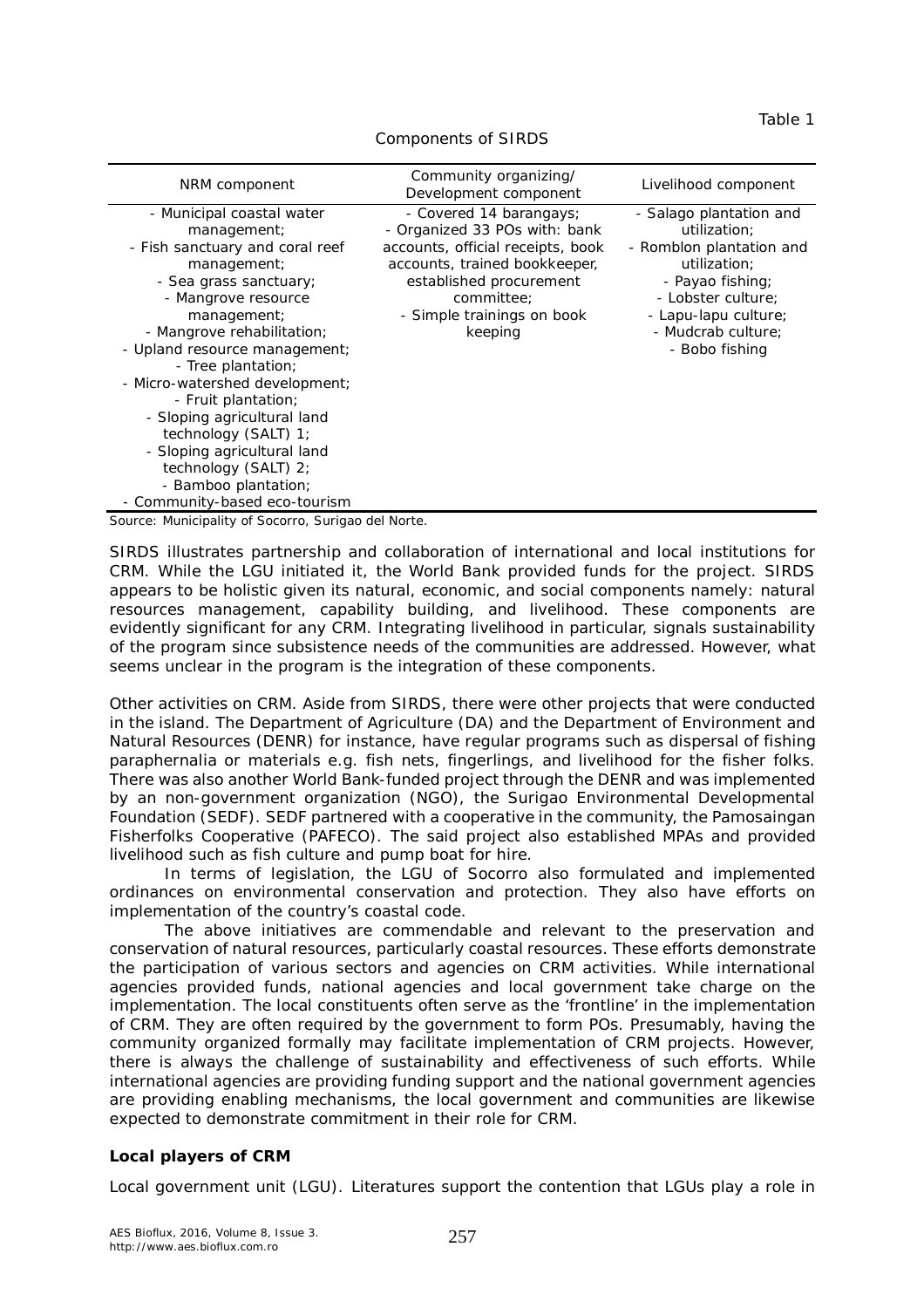CRM particularly through allocation of funds for implementation of various CRM activities and the passing of legislation for marine sanctuaries and gear regulations. Pomeroy et al (1996) reported that government support through legislation, funding and enforcement, is crucial to sustaining the project interventions. Russ & Alcala (1999) also noted that government support is essential for the sustainability of marine protected areas, which is a key element of local CBCRM initiatives. In the study of Gutierrez et al (2011), strong leadership was identified as one of major factors for a successful management of coastal resources like fisheries. In the Philippine context, the LGU could take the lead in making its constituents cohesive and directed to a more efficient and sustainable CBRM.

Provinces, along with municipalities and cities, are mandated by the local government code to carry out program planning and implementation, legislation and enforcement, taxation and revenue generation, monitoring and evaluation, capability-building, and interagency and inter-LGU collaboration for the protection of coastal and marine resources (Yambao et al 2001). The code, which established jurisdictional entitlements to provinces, municipalities and cities, and barangays, assigned the settling of disputes over the boundaries of municipal waters to provinces and provided oversight functions of the governor and provincial council (Abregana et al 1996).

In the case of Bucas Grande, SIRDS in particular, the LGU initiated the conceptualization of the project. In one occasion, certain LGU officials of Inabanga, Bohol, Philippines shared their experience on a World Bank-funded project to few LGU officials of Socorro, Surigao del Norte. Thus, representatives from the Municipal Development Fund Office of Socorro inquired of the requirements from World Bank.

Consequently, a Technical Working Group (TWG) was created to prepare and submit proposal and feasibility study. The Municipal Development Officer served as the chair of the TWG and the Municipal Agriculture Officer, Municipal Accountant, Municipal Manager and Municipal treasurer, as members. The group finally came up with the proposal and feasibility study and submitted to the World Bank through the Department of Finance. The said proposal was approved thus the LGU Socorro implemented the project.

The LGU, in conceptualizing SIRDS, recognized the importance of community organizing. In fact, part of their initial activities is the formation of POs. They organized 33 POs from among 13 communities, both coastal and upland. They hired community organizers who were responsible for groundwork activities. They also initiated the establishment of 12 MPAs. They conducted seminars among communities in these areas to make the latter aware of the importance of MPAs and their respective responsibilities. They also identified fish wardens who were primarily responsible for the security of MPAs against illegal intruders.

Based on above experience, the local government does its role of taking the lead in conceptualizing a CRM project. It shows that LGU officials are keen in looking for opportunities and capable of developing a project proposal, which was eventually funded by World Bank. However, it is a question of whether or not such a skill of designing a project could be sustained up to the implementation or even institutionalization of the project. Pomeroy (1995) pointed out that leadership at the local level plays a vital role in the success of CBRM. Effective CBRM is highly dependent on the capacity local leaders to "command respect from members and enforce institutional arrangement" (Pomeroy 1995).

The LGU respondents recognize their need for enhancing their capacities as shown in Table 2. It could be noted that the LGU of Socorro has a number of capacity needs for CRM in terms of knowledge, skills, and practice, especially on trainings and seminars on CRM, management of funds and monitoring of CRM projects. It implies that currently, LGU efforts are still on the stage of raising the level of awareness on CRM.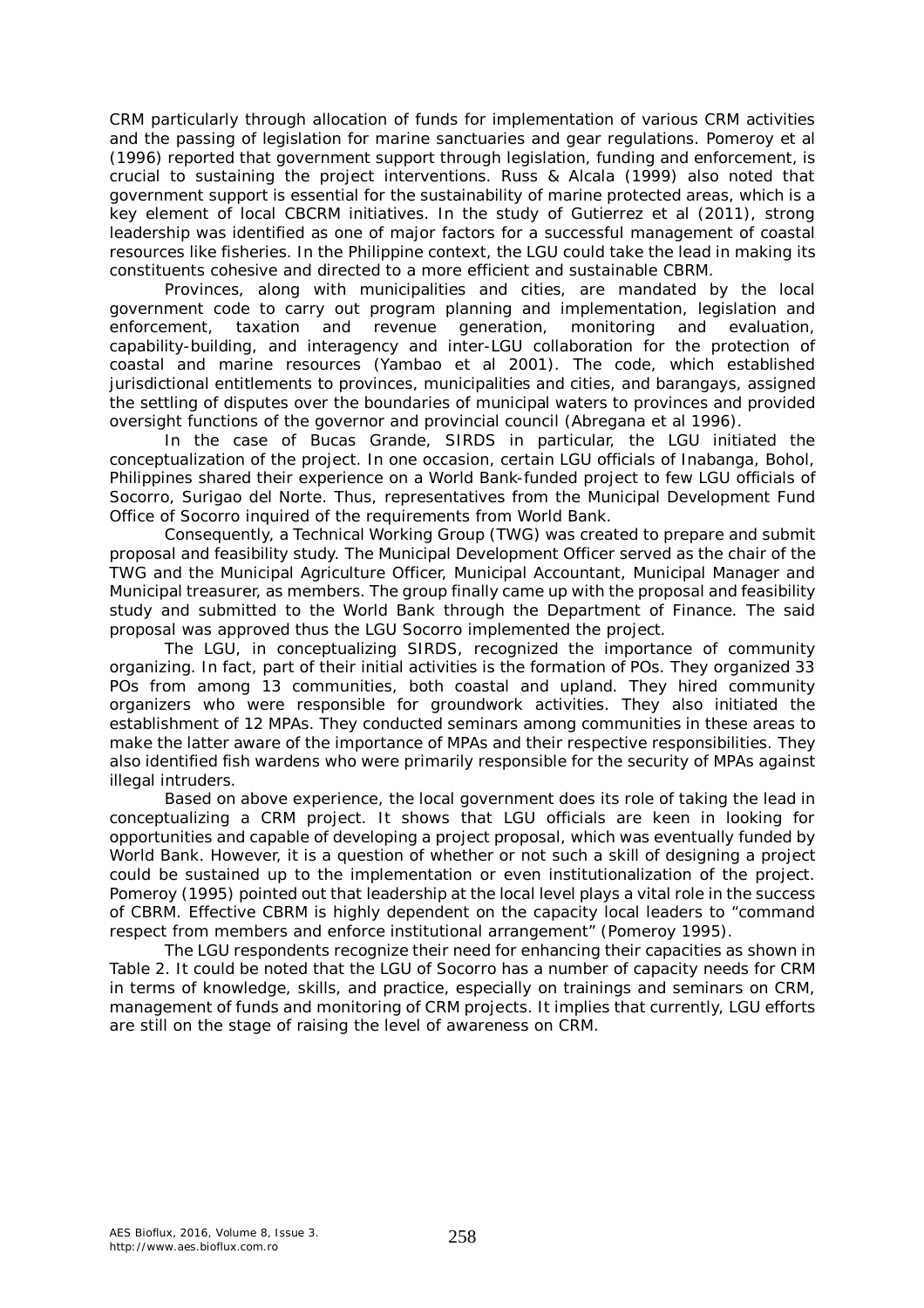| Needs (LGU)                                     | Knowledge, skills,<br>and practice | Skills and<br>practice | Practice |
|-------------------------------------------------|------------------------------------|------------------------|----------|
| Conduct of trainings and seminars on CRM        | 2.34                               | 2.32                   | 2.22     |
| Management of funds                             | 2.03                               | 1.76                   | 1.84     |
| Monitoring of CRM projects                      | 2.02                               | 2.16                   | 1.97     |
| Development of IEC materials                    | 1.92                               | 2.08                   | 1.67     |
| Evaluation or impact assessment of CRM projects | 1.90                               | 2.07                   | 1.59     |
| Utilization of CRM project outputs/feedbacks    | 1.87                               | 2.07                   | 1.66     |
| (e.g policies, project proposals)               |                                    |                        |          |
| Fund sourcing                                   | 1.84                               | 1.73                   | 1.70     |
| Strategic planning                              | 1.80                               | 2.07                   | 1.70     |
| Writing of project/activity proposals           | 1.77                               | 1.83                   | 1.71     |
| Establishment of linkages/partnership           | 1.70                               | 1.87                   | 1.76     |
| Formulation of plans                            | 1.68                               | 2.09                   | 1.85     |
| Information dissemination                       | 1.68                               | 1.72                   | 1.48     |
| Mobilization of constituents                    | 1.64                               | 1.62                   | 1.68     |
| Writing of reports on CRM projects              | 1.60                               | 1.66                   | 1.51     |

# Capacity needs of LGU for CRM

 $1-1.50 = \text{low}$ ;  $1.51-2.5 = \text{medium}$ ;  $2.51-3.0 = \text{high}$ .

*People's organizations (POs).* While LGUs play a role in mobilizing its constituents and establishing organizations in communities, the latter are viewed essential partners for CRM. In Republic Act 7160 of 1991 or the Local Government Code of the Philippines, Section 35, the local government units may enter into joint ventures and other cooperative arrangements with POs and NGOs. This is to engage into delivery of basic services, and promote ecological balance, among others (Local Government Code 1991). Thus, the state recognizes the role of POs in any CRM initiatives.

As mentioned above, CBRM had been employed as CRM approach in the Philippines since 1970s. Alacala (1998) considered a viable PO in the community as a major component of a successful CBRM. When POs have strong leadership, supported by committed members, and clear institutional, technical, and funding support, any CBRM effort would more likely succeed. A study in Central Philippines argued that fishers whose capacities are properly trained and developed, could be potential partners for any coastal resources management programs (Aldon et al 2011).

Anchored on the development approach that emphasizes community participation, mobilization and empowerment of POs in the Philippines has been initiated mostly by NGOs. These NGOs that have mostly availed of funding support from various donors, acted as "doer, mobilizer, catalyst, and activist" in many local communities (Duthy & Bolo-Duthy 2003).

The POs organized by the LGUs in Bucas Grande had the direct role in implementing CRM activities under SIRDS. The LGU allocated certain amount to each of the different POs to engage in certain livelihood projects. With the assistance of community organizers, the POs had the autonomy to manage these projects.

The community organizing personnel hired by LGU was responsible for organizing the target beneficiaries. They assisted the POs in implementing the projects particularly its livelihood component. Unfortunately, there were issues reflecting an unethical conduct of Community Organizing (CO) personnel e.g. involvement in mismanagement of funds.

Aside from issues, the respondents also identified needs of POs as shown in Table 3. Like the LGU, they especially mentioned of the needs for trainings and seminars on CRM and monitoring of CRM projects. It thus validates the above data on their experience relative to CRM. The POs also emphasized on the need for developing IEC materials on CRM.

These data reflect the limited experience of LGU in terms of community organizing which is the foundation of CBRM. Community organizing is hardly a simple process. An effective community organizing involves "building individual and institutional power" (Duthy & Bolo-Duthy 2003).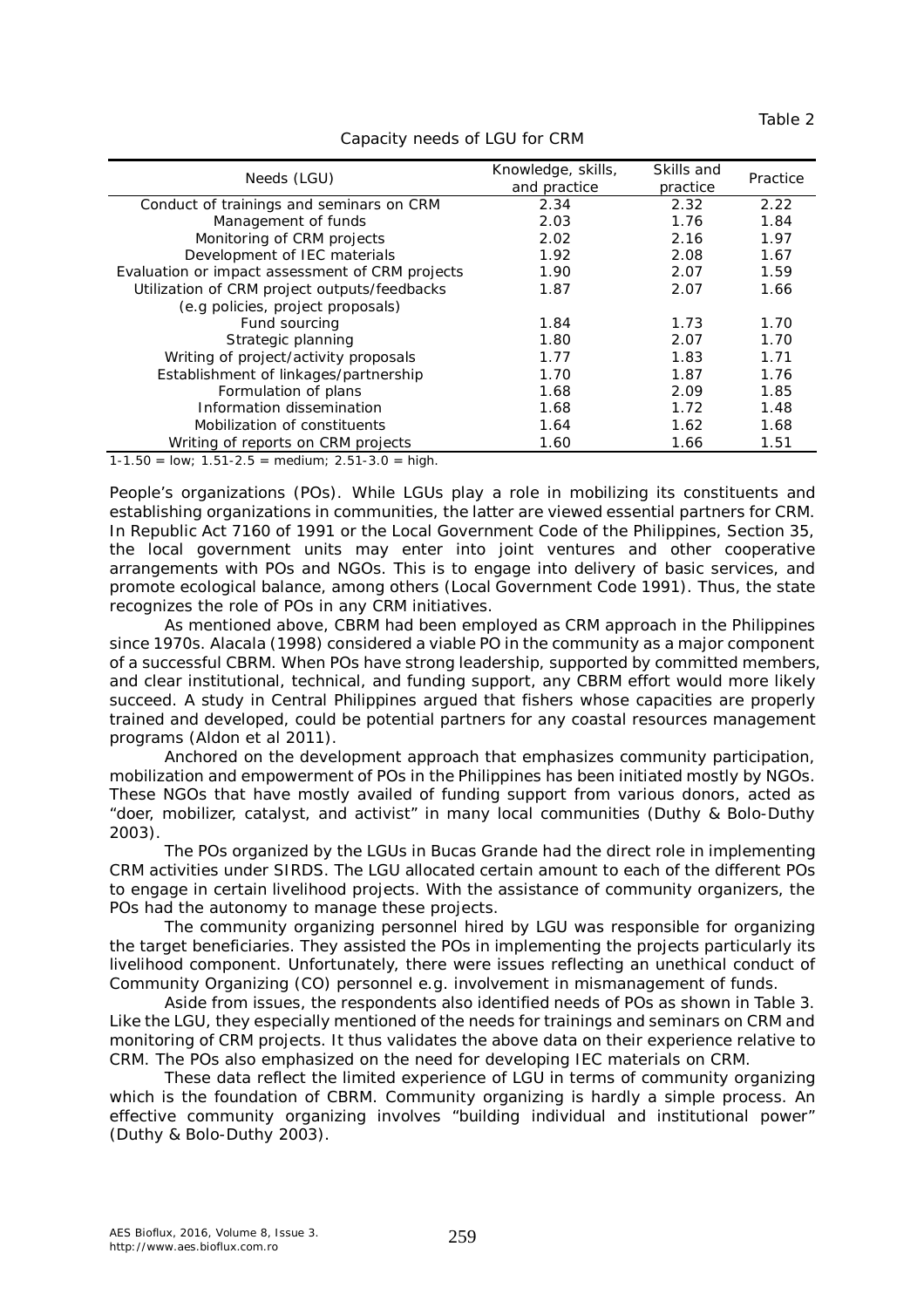| Needs (LGU)                                        | Knowledge, skills,<br>and practice | Skills and<br>practice | Practice |
|----------------------------------------------------|------------------------------------|------------------------|----------|
| Conduct of trainings and seminars on CRM           | 2.22                               | 2.26                   | 2.28     |
| Monitoring of CRM projects                         | 2.11                               | 2.07                   | 1.84     |
| Development of IEC materials                       | 2.06                               | 2.16                   | 1.59     |
| Management of funds                                | 1.93                               | 1.88                   | 2.07     |
| Evaluation or impact assessment of CRM projects    | 1.89                               | 2.10                   | 1.65     |
| Writing of project/activity proposals              | 1.81                               | 1.80                   | 1.77     |
| Establishment of linkages/partnership              | 1.79                               | 1.81                   | 1.81     |
| Strategic planning                                 | 1.74                               | 2.09                   | 1.80     |
| Fund sourcing                                      | 1.70                               | 1.78                   | 1.86     |
| Utilization of CRM project outputs/feedbacks (e.g. | 1.65                               | 1.81                   | 1.68     |
| policies, project proposals)                       |                                    |                        |          |
| Information dissemination                          | 1.64                               | 1.84                   | 1.48     |
| Formulation of plans                               | 1.62                               | 1.98                   | 1.69     |
| Mobilization of constituents                       | 1.55                               | 1.63                   | 1.52     |
| Writing of reports on CRM projects                 | 1.57                               | 1.57                   | 1.50     |

## Capacity needs of POs for CRM

 $1-1.50 =$  low;  $1.51-2.5 =$  medium;  $2.51-3.0 =$  high.

In conceptualizing and implementing SIRDS, the basic elements of community organizing are less likely visible namely: "community social analysis, identification of issues; consensus building on key issues; strategizing; role playing in anticipation of confrontations with the powerful; mobilization, evaluations and reflections; identification of grassroots leaders; and building of organizations" (Duthy & Bolo-Duthy 2003). Hence, it requires concrete skill in such processes of building not only individuals but also institutions and communities.

In effect, a manifestation of a viable PO is its empowered participation in planning and decision making of the use and development of community resources. In the case of Bucas Grande particularly SIRDS, the participation of community at its various levels may also reflect the potential of LGU in implementing CBRM.

**Extent of participation**. Results of case studies revealed that involvement of the local community in resources management and their high level of participation in decision making are crucial (Alcala 1998). Active community participation has to be encouraged from inception through the implementation phase. Local participation in monitoring and evaluation also contributes to the sustainability of initiatives (White & Vogt 2000).

The study of Pollnac et al (2001) revealed that community participation is positively correlated with the continuity of CRM activities. Community participation is measured in terms of nature (formal or informal), number and frequency of community consultations, voting in village assembly, and giving contribution (money, material, labor) to any CRM activity.

While LGU Socorro initiated the project, only few were involved in the conceptualization of SIRDS. More so, the communities, the POs in particular, were only informed during its implementation. Thus, even if there is a relatively high level of awareness on CRM activities (except for upland Resource management) as shown in Table 4, participation in these activities particularly in conceptualization is critical in its sustainability.

It can be gleaned in Table 5 that among the respondents who are aware of the CRM projects/activities, there is relatively greater participation in the implementation of the listed activities. Almost all of these activities are participated by more than half of the respondents (who are aware) in their implementation phase. On the other hand, less than half of the respondents participated in the conceptualization and evaluation of all the identified CRM projects/activities. Thus, such experience of Bucas Grande clearly demonstrates the significant role of communities, in this case, the POs, in the conceptualization of any project. The POs' relatively high level of participation in its implementation could be attributed to the LGU's enforcement especially so that they have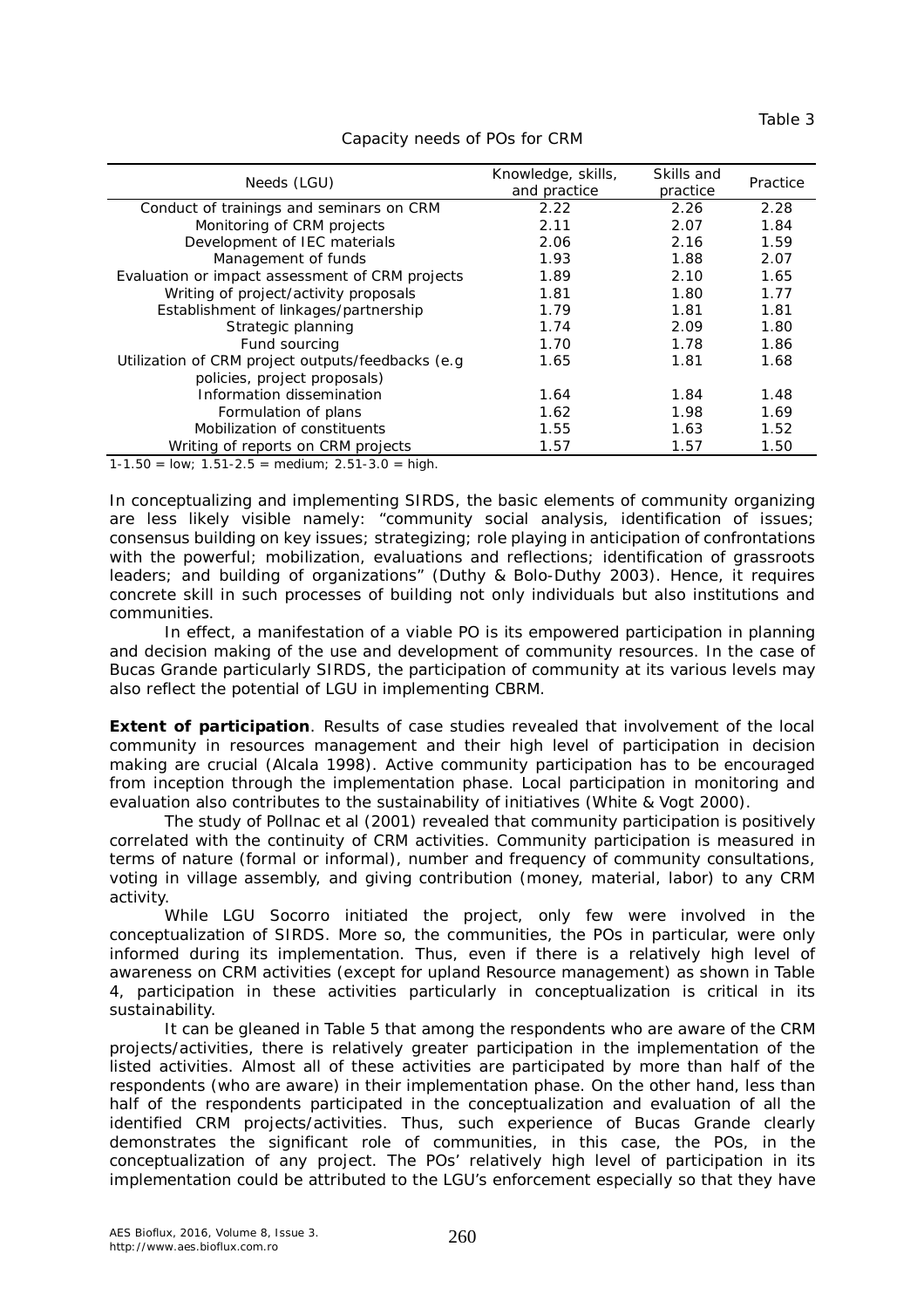obligations to meet as set by the funding institution. Involving the communities and local constituents in the SIRDS may reflect the LGU's recognition of a participatory CRM. In fact, the POs have become the LGU"s partners in its implementation. However, their limited participation in the conceptualization of the project constrained the integration of the communities' interest and their assessment of their situation, their issues and capacities.

Table 4

| Activities/initiatives                               | Frequency | %     |
|------------------------------------------------------|-----------|-------|
| Ordinances on CRM                                    | 321       | 94.13 |
| Coastal code                                         | 309       | 90.62 |
| Legal fishing tech.: Payao & Bobo fishing, fish nets | 278       | 81.52 |
| Fish sanctuary                                       | 276       | 80.94 |
| Community-based ecotourism                           | 276       | 80.94 |
| Sea grass sanctuary                                  | 264       | 77.42 |
| Micro-watershed development                          | 259       | 75.95 |
| Municipal coastal water resource management          | 255       | 74.78 |
| Mangrove resource management                         | 242       | 70.97 |
| Fruit plantation                                     | 241       | 70.67 |
| Lobster, Lapu-lapu, and mud crab culture             | 232       | 68.03 |
| Mangrove rehabilitation                              | 226       | 66.28 |
| Tree/bamboo plantation                               | 211       | 61.88 |
| SIRDS under CBRMP (2001-2004)                        | 197       | 57.77 |
| Romblon plantation and utilization                   | 154       | 45.16 |
| Salago plantation and utilization                    | 58        | 17.01 |
| Upland resource management                           | 49        | 14.37 |

Awareness on CRM activities (multiple response:  $N = 341$ )

The communities' role in the conceptualization of the project is crucial as mentioned by White & Vogt (2000). Their participation in this stage provides them with an opportunity to have a sense of ownership thus, motivates them to sustain the project. Hence, while only few LGU officials were involved in the conceptualization of the project, consultations and deliberations among POs have less likely been considered as an option.

Table 5

Extent of participation in CRM activities (multiple response)

|                                    | Participation |      |                   |      |                |      |            |
|------------------------------------|---------------|------|-------------------|------|----------------|------|------------|
| Project/Activity                   | N             |      | Conceptualization |      | Implementation |      | Evaluation |
|                                    |               | Freq | %                 | Freq | %              | Freq | %          |
| Ordinances                         | 321           | 86   | 26.79             | 165  | 51.40          | 35   | 10.90      |
| Coastal code                       | 309           | 74   | 23.95             | 165  | 53.40          | 13   | 4.21       |
| Legal fishing tech.: Payao & Bobo  | 278           | 58   | 20.86             | 159  | 57.19          | 27   | 9.71       |
| fishing, fish nets                 |               |      |                   |      |                |      |            |
| Fish sanctuary                     | 276           | 45   | 16.30             | 171  | 61.96          | 23   | 8.33       |
| Community-based ecotourism         | 276           | 44   | 15.94             | 129  | 46.74          | 36   | 13.04      |
| Sea grass sanctuary                | 264           | 39   | 14.77             | 178  | 67.42          | 17   | 6.44       |
| Micro-watershed development        | 259           | 26   | 10.04             | 160  | 61.78          | 34   | 13.13      |
| Municipal coastal water resource   | 255           | 27   | 10.59             | 185  | 72.55          | 20   | 7.84       |
| management                         |               |      |                   |      |                |      |            |
| Mangrove resource management       | 242           | 42   | 17.35             | 140  | 57.85          | 27   | 11.16      |
| Fruit plantation                   | 241           | 50   | 20.75             | 146  | 60.58          | 31   | 12.86      |
| Lobster, Lapu-lapu, and mud crab   | 232           | 25   | 10.76             | 135  | 58.19          | 33   | 14.22      |
| culture                            |               |      |                   |      |                |      |            |
| Mangrove rehabilitation            | 226           | 47   | 20.80             | 111  | 49.11          | 30   | 13.27      |
| Tree/bamboo plantation             | 211           | 42   | 19.90             | 136  | 64.45          | 34   | 16.11      |
| SIRDS under CBRMP (2001-2004)      | 197           | 14   | 7.11              | 131  | 66.50          | 8    | 4.06       |
| Romblon plantation and utilization | 154           | 24   | 15.58             | 88   | 57.14          | 24   | 15.58      |
| Salago plantation and utilization  | 58            | 17   | 29.31             | 24   | 41.38          | 9    | 15.52      |
| Upland resource management         | 49            | 11   | 22.45             | 32   | 65.31          | 10   | 20.41      |
| (specify)                          |               |      |                   |      |                |      |            |

 $N =$  the number of respondents who are aware of each project/activity.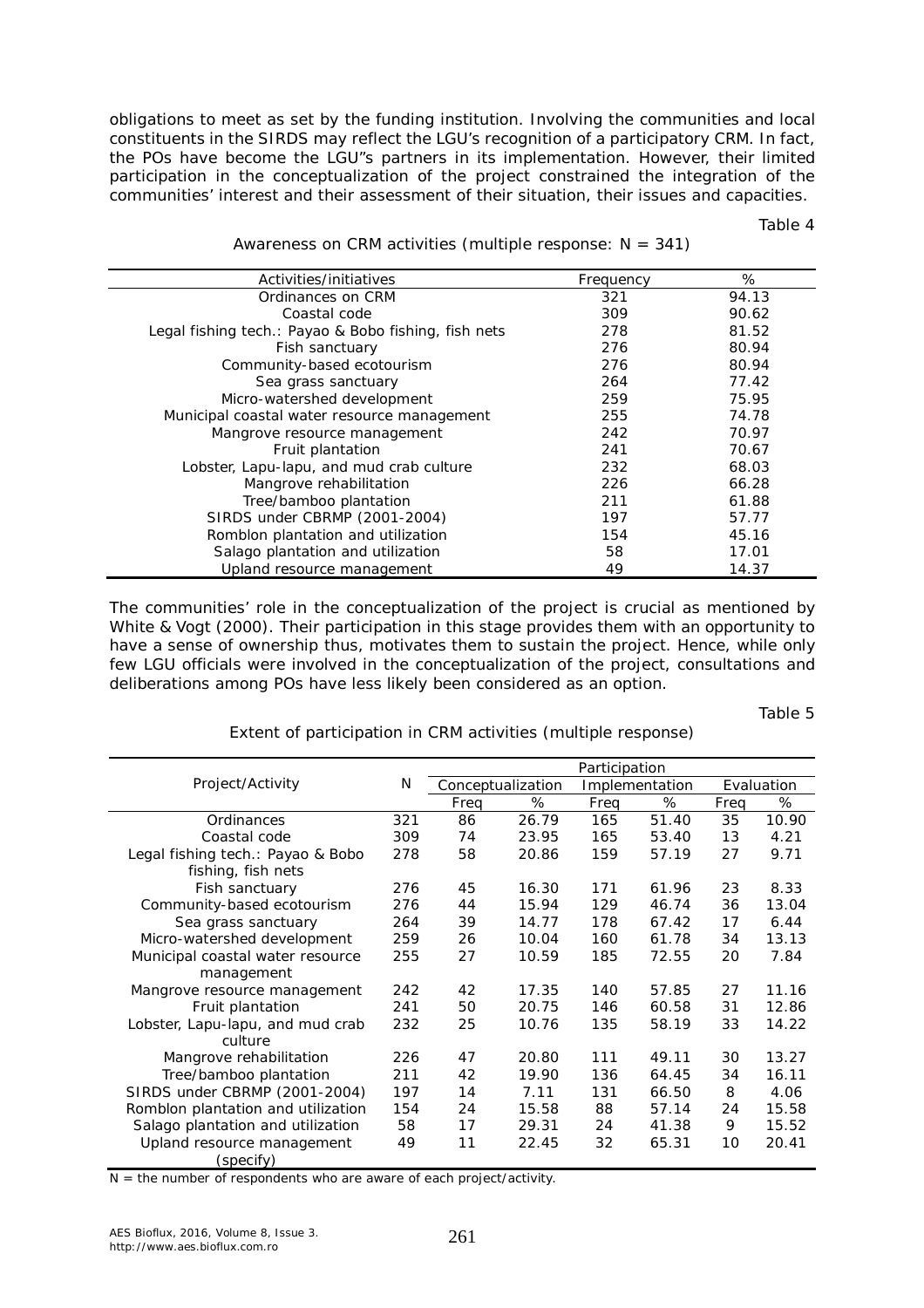*Implications to sustainability.* The LGU Socorro's dynamic effort to initiate SIRDS is truly commendable. There may just be some gaps in the process of initiating the project. As mentioned above, wide consultation and a more quality participation of POs who were directly involved in the implementation could have been conducted. In such case, the latter are more akin to support and sustain the project for in the process, they have reached the level of self-mobilization.

It has been contended that the highest level of participation is self-mobilization, where people take initiatives independent of external institutions to effect change. They develop linkages with external institutions for resources and technical advice but retain control over how resources are used. Efforts of some people's organizations to access funding sources on their own to replicate or expand initiatives for MPAs and mangrove reforestation projects are indicative of self-mobilization. However, this type of participation was not common in CBCRM in part because the process of empowerment is long-term and because many initiatives are not sustained beyond the lifetime of the project (Pretty et al 1995).

Aside from the POs' limited participation in the conceptualization of the project, there are also other factors that may have affected the low level of sustainability of CRM activities. Key informants mentioned that they, the fish wardens in particular, could hardly comply with their duties because of lack of economic support, which are needed by their family. Hence, in terms of participation in project initiatives, active project local partners bear a greater cost. The greatest cost to project cooperators, are time and effort spent for various activities (e.g. training's, meetings, conducting research, monitoring, etc.) which would have otherwise been spent making a living (i.e. opportunity costs) (Graham 1998).

While local communities and project partners appreciate the importance of managing the resource based on which they depend on, for food and income, and the liberating experience of empowerment, the primary motivation for participation is personal socio-economic gain. This is true even for the most ardent local CRM advocates and leaders of people's organizations. The inherent expectations for personal economic gains can lead to conflicts within organization in terms of prioritization of economic activities. Projects provide various incentives to individuals and groups to address some personal needs and enjoin participation in CRM activities (Graham 1998). Thus, because participation is crucial and there are considerable costs to participation in resources management, projects allot considerable time, effort and financial resources to enable and enjoin active participation of local communities (Crawford et al 2000).

Moreover, certain political issues are affecting the low level of sustainability of the project (Table 6). Some (40.47%) of the respondents identified corruption/mismanagement of funds. For instance, the treasurer did not have a clear accounting and financial report. The pump boat operator did not also declare the exact income. There was also an instance when the Community Organizer him/herself incurred debt from the PO's money and was not able to pay it. Partisan politics was also considered to have a bearing in the implementation of SIRDS and other CRM projects. There are POs who were identified as "against" the administration thus, they got limited support from the latter. Change in the administration likewise affects the sustainability of a CRM project in the island. There are those who revealed that the illegal fishers had even connivance with police personnel or were controlled by politicians. Lack of political will, of good governance and ascendancy of the LGU had also contributed to the SIRDS non-sustainability.

Furthermore, there are socio-cultural factors that have bearing on sustainability of CRM activities (Table 7). The limited monitoring of the project has been identified as factor for its non-sustainability. At present, the island is less likely homogeneous thus differences in beliefs also affect the sustainability of any project. They are likewise relatively polarized in terms of their organizational affiliation thus the influence of "in-group" and "out-group" is evident in the implementation of SIRDS. If constituents belong to the group where the leaders belong, they are included in the project otherwise they could hardly be part of any project.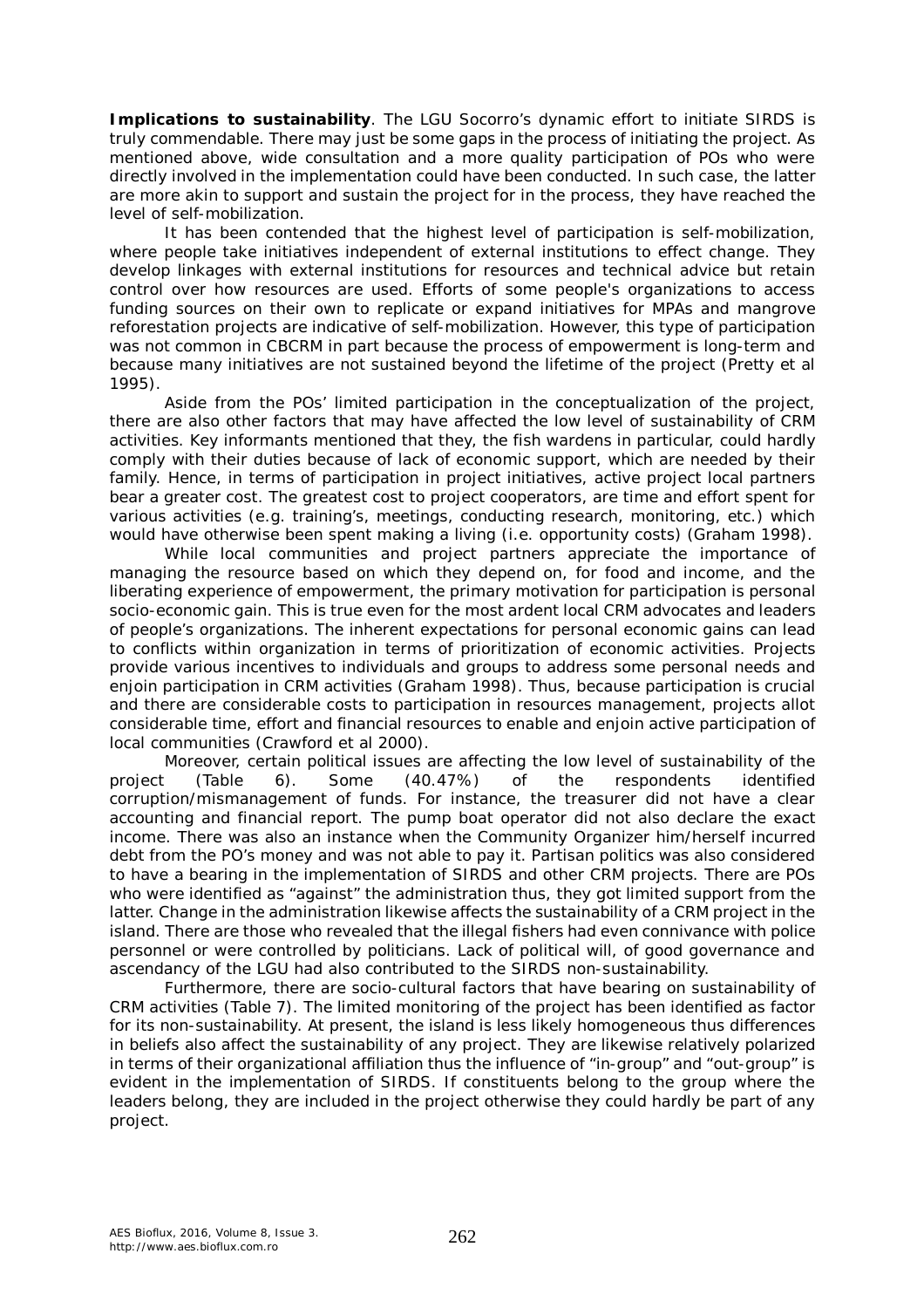Table 6

| Political problems and issues on CRM projects                | Frequency | Percentage |
|--------------------------------------------------------------|-----------|------------|
| Corruption/mismanagement of funds                            | 138       | 40.47      |
| Partisan politics                                            | 136       | 39.88      |
| Illegal fishers connivance with police or other implementing | 129       | 37.83      |
| personnel                                                    |           |            |
| Fish wardens are controlled by politics                      | 106       | 31.08      |
| Lack of LGU assistance                                       | 104       | 30.50      |
| Lack of support of concerned agencies                        | 99        | 29.03      |
| Lack of political will                                       | 87        | 25.51      |
| Lack of good governance                                      | 81        | 23.75      |
| Less ascendancy of LGUs                                      | 68        | 19.94      |

Political problems and issues on CRM projects (multiple response:  $N = 341$ )

Table 7

Social problems and issues on CRM projects (multiple response:  $N = 341$ )

| Social problems and issues on CRM projects        | Frequency | Percentage |
|---------------------------------------------------|-----------|------------|
|                                                   |           |            |
| Less monitoring of projects                       | 191       | 56.01      |
| Differences in beliefs                            | 139       | 40.76      |
| Influence of "in-group" and "out-group"           | 116       | 34.02      |
| Lack of good leadership among POs                 | 64        | 18.77      |
| Lack of technical skills on management of POs     | 67        | 19.65      |
| Lack of participation of PO members               | 43        | 12.61      |
| Lack of good relations among PO members/officials | 31        | 9.09       |

Issues relative to POs' internal condition are also evident. The KIs revealed that their organizations lack good leadership, technical skills, and active participation of, and good relationship among, the members.

**Conclusions**. The local government officials of Bucas Grande island in the municipality of Socorro had the potential of conceptualizing a comprehensive CRM project. In fact, the said project had availed of a fund from the World Bank. The project was integrated because it did not only focus on natural resources management but it also involved livelihood and community organizing components.

As the LGU officials conceptualized and initiated the project, the communities particularly the POs, participated in its implementation. However, there is a relatively low level of community participation in these activities particularly in their conceptualization. LGU's lack of knowledge, skills, and experience on community organizing limits the opportunities for empowering and tapping the potentials of the POs for active participation. Hence, together with some economic, political and socio-cultural factors, such limited community participation contributed to low level of sustainability of CRM activities.

# **References**

- Abregana B., Barber P. G., Maxino M., Sanders P., Vander Zwaag D., 1996 Legal challenges for local management of marine resources: a Philippine case study. Environment and Resource Management Project (ERMP) Philippines, Halifax, Nova Scotia, Canada and College, Laguna, Philippines, pp. 2, 14.
- Alcala A. C., 1998 Community-based coastal resource management in the Philippines: a case study. Ocean and Coastal Management 38:179-186.
- Aldon M. E. T., Fermin A. C., Agbayani R. F., 2011 Socio-cultural context of fishers' participation in coastal resources management in Anini-y, Antique in West Philippines. Fisheries Research 107:112-121.
- Berkes F., 2009 Evolution of co-management: role of knowledge generation, bridging organizations, and social learning. Journal of Environmental Management 90:1692-1702.